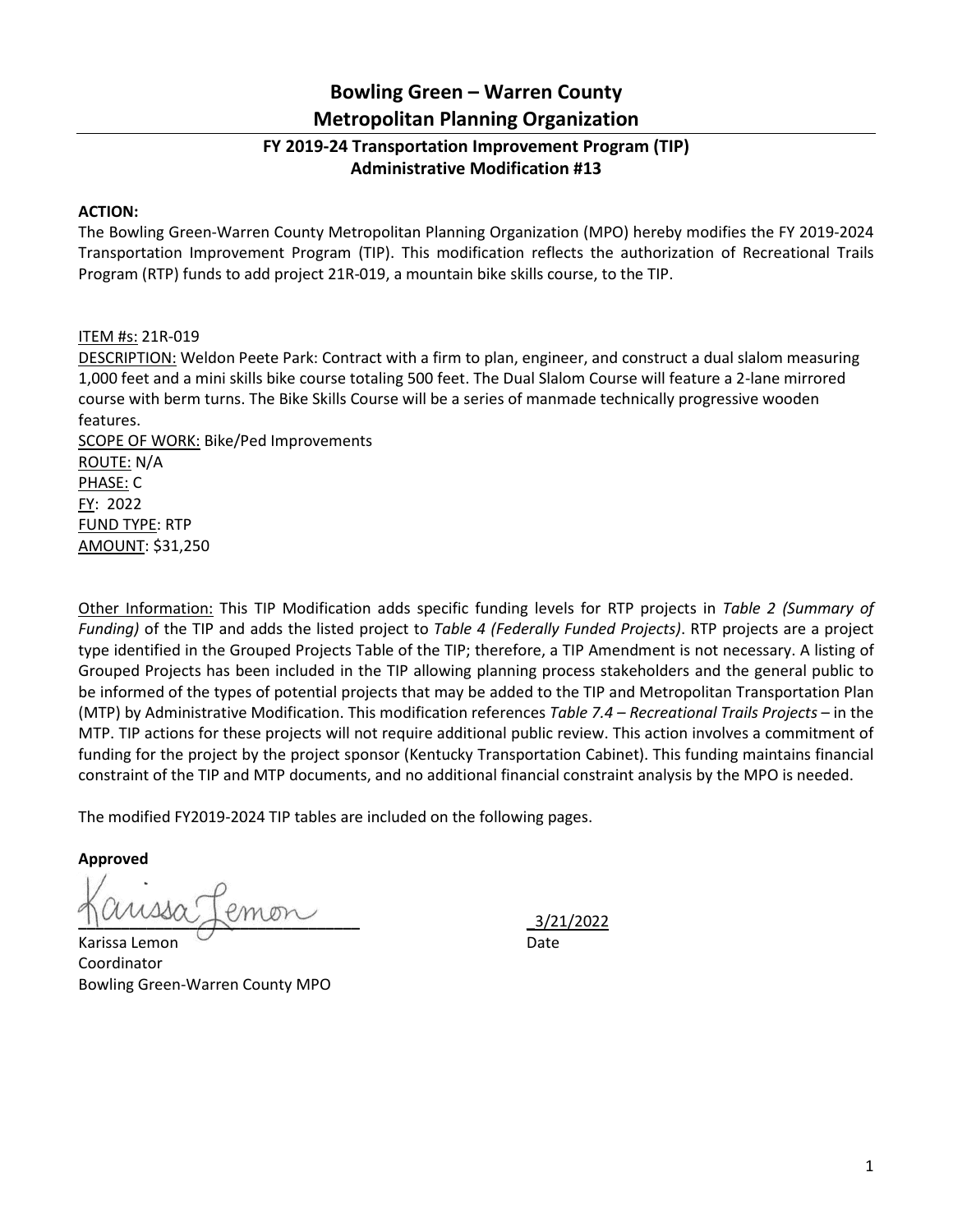| TABLE 2   SUMMARY OF HIGHWAY FUNDING TYPES |                  |                     |                          |             |           |            |            |            |           |            |        |              |               |
|--------------------------------------------|------------------|---------------------|--------------------------|-------------|-----------|------------|------------|------------|-----------|------------|--------|--------------|---------------|
|                                            |                  | <b>FUNDING TYPE</b> |                          |             |           |            |            |            |           |            |        |              |               |
| <b>FISCAL YEAR</b>                         |                  | <b>NH</b>           |                          | <b>HSIP</b> |           | <b>STP</b> |            | <b>TAP</b> |           | <b>RTP</b> |        | <b>TOTAL</b> |               |
| 2019                                       | Est. Cost        | \$                  | 800,000                  | \$          | 590,000   | \$         | 7,550,000  | \$         | 2,158,924 |            |        | \$           | 11,098,924    |
|                                            | Revenue          | \$                  | 800,000                  | \$          | 590,000   | \$         | 7,550,000  | \$         | 2,158,924 |            |        | \$           | 11,098,924    |
| 2020                                       | <b>Est. Cost</b> | \$                  | $\overline{\phantom{a}}$ | \$          | 3,812,000 | \$         | 1,550,000  |            |           |            |        | \$           | 5,362,000     |
|                                            | Revenue          | \$                  | ٠                        | \$          | 3,812,000 | \$         | 1,550,000  |            |           |            |        | \$           | 5,362,000     |
| 2021                                       | Est. Cost        | \$                  | 29,050,000               | \$          | 3,900,000 | \$         | 38,315,000 |            |           |            |        | \$           | 71,265,000    |
|                                            | Revenue          | \$                  | 29,050,000               | \$          | 3,900,000 | \$         | 38,315,000 |            |           |            |        | \$           | 71,265,000    |
| 2022                                       | <b>Est. Cost</b> | \$                  | 28,690,000               | \$          | 550,000   | \$         | 4,585,100  |            |           | \$         | 31,250 | \$.          | 33,856,350    |
|                                            | Revenue          | \$                  | 28,690,000               | \$          | 550,000   | \$         | 4,585,100  |            |           |            | 31,250 | \$           | 33,856,350    |
| 2023                                       | Est. Cost        | \$                  | 13,500,000               |             |           | \$         | 6,000,000  | \$         | 1,650,000 |            |        | \$           | 21, 181, 250  |
|                                            | Revenue          | \$                  | 13,500,000               |             |           | \$         | 6,000,000  | \$         | 1,650,000 |            |        | \$           | 21,150,000    |
| 2024                                       | <b>Est. Cost</b> | \$                  |                          |             |           | \$         | 440,000    |            |           |            |        | \$           | 440,000       |
|                                            | Revenue          |                     |                          |             |           | \$         | 440,000    |            |           |            |        | \$           | 440,000       |
| <b>TOTAL</b>                               | <b>Est. Cost</b> | \$                  | 72,040,000               | \$          | 8,852,000 | \$         | 58,440,100 | \$         | 3,808,924 | \$         | 31,250 |              | \$143,172,274 |
|                                            | Revenue          | \$                  | 72,040,000               | \$          | 8,852,000 | \$         | 58,440,100 | \$         | 3,808,924 | Ś          | 31,250 |              | \$143,172,274 |

| TABLE 4   FEDERALLY FUNDED TRANSPORTATION PROJECTS |     |                     |                                                                                                                                                                                                                                                                                                                                                     |                  |             |                |                                   |  |  |  |
|----------------------------------------------------|-----|---------------------|-----------------------------------------------------------------------------------------------------------------------------------------------------------------------------------------------------------------------------------------------------------------------------------------------------------------------------------------------------|------------------|-------------|----------------|-----------------------------------|--|--|--|
| <b>KYTC ID</b>                                     |     | <b>ROUTE LENGTH</b> | <b>PROJECT DESCRIPTION</b>                                                                                                                                                                                                                                                                                                                          | <b>FUND TYPE</b> | <b>YEAR</b> | <b>PHASE</b>   | <b>TOTAL PHASE</b><br><b>COST</b> |  |  |  |
| 21R-019                                            | N/A | / <del>-</del> 7    | Weldon Peete Park: Contract with a firm to plan, engineer, and<br>construct a dual slalom measuring 1,000 feet and a mini skills bike<br>course totaling 500 feet. The Dual Slalom Course will feature a 2-<br>lane mirrored course with berm turns. The Bike Skills Course will be<br>a series of manmade technically progressive wooden features. | <b>RTP</b>       | 2022        | $\overline{C}$ | 31.250                            |  |  |  |
|                                                    |     |                     |                                                                                                                                                                                                                                                                                                                                                     |                  |             |                |                                   |  |  |  |
| ITOTAL FUNDING FOR ALL TIP PROJECTS                |     |                     |                                                                                                                                                                                                                                                                                                                                                     |                  |             |                |                                   |  |  |  |